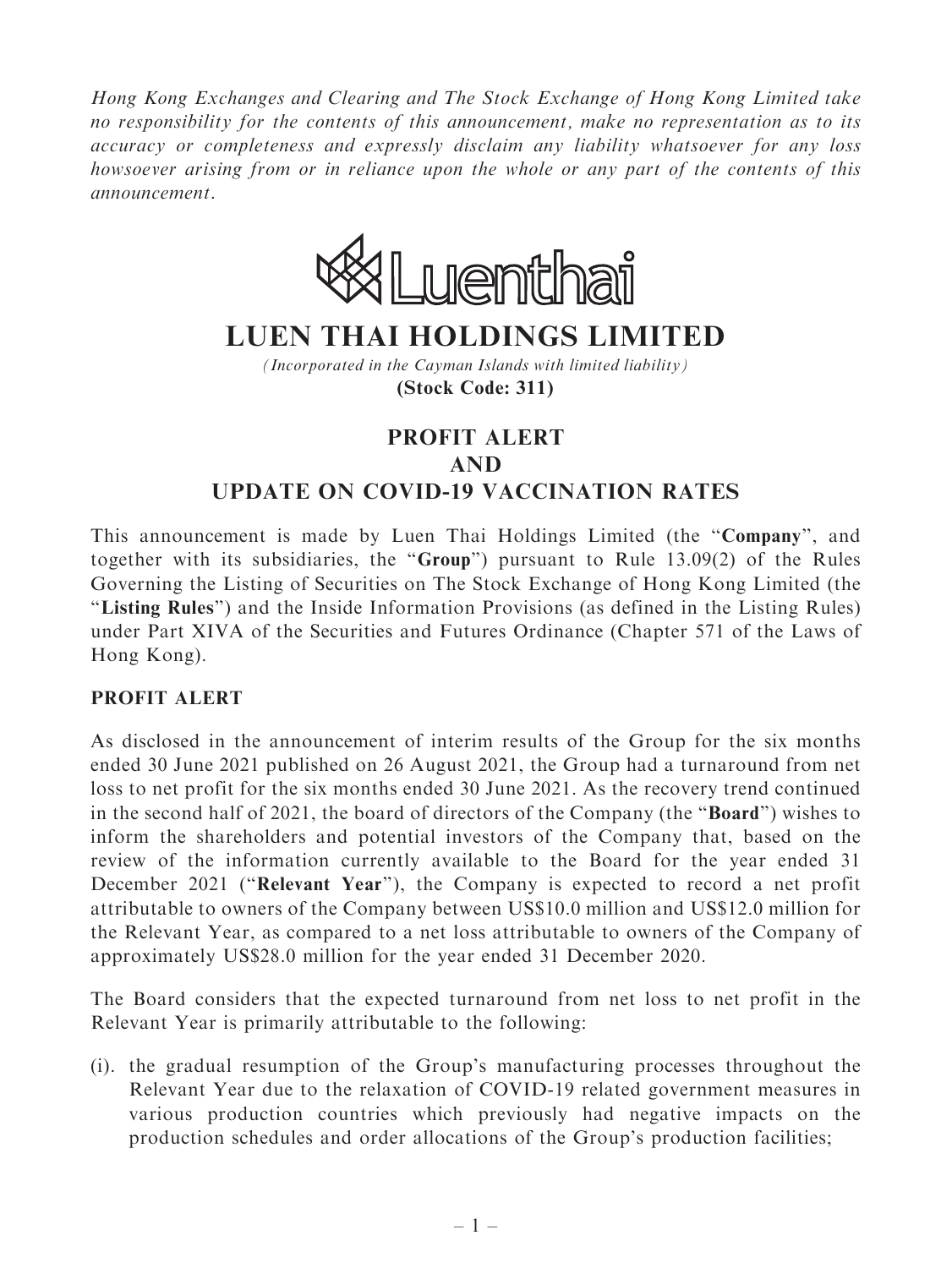- (ii). the continued implementation of certain stringent cost control measures throughout the Relevant Year and restructuring initiatives which successfully reduced the base costs of the Group's operations; and
- (iii).the gradual increase in sales of the Group in view of the recovery of the retail markets and the relaxation of COVID-19 related social distancing measures in the relevant countries.

While the Board considers the market sentiment is continuously improving, nevertheless, the unprecedented circumstances brought about by the COVID-19 pandemic continue to pose challenges to the business of the Group. The Group's management will continue to take proactive measures to mitigate the operational risks of the Group, enhance operational efficiency, reduce costs and tightly manage its cash flow. The Group will also continue to closely monitor the market conditions and the developments of the COVID-19 pandemic, and will make timely adjustments to its business strategies when necessary.

As at the date of this announcement, the Company is still finalising its final results of the Group for the Relevant Year. The information contained in this announcement is only a preliminary assessment by the Board based on the information currently available, which has not been reviewed or audited by the independent auditor of the Company or reviewed by the audit committee of the Company. Therefore, the actual results of the Group may differ from the information contained in this announcement. Shareholders and potential investors should refer to the annual results announcement of the Group for the year ended 31 December 2021, which is expected to be published in late March 2022, for details of the performance of the Group.

## UPDATE ON COVID-19 VACCINATION RATES

As mentioned in the announcement of the Company dated 19 July 2021, the Group was targeted to achieve a vaccination rate of 75% amongst all employees of the Group by the end of 2021. The Board is pleased to inform shareholders and potential investors of the Company that such target has been achieved. As of the date of this announcement, approximately 78% of the Group's employees have received a completed COVID-19 vaccine series of two doses. For the Group's production facilities in the PRC, Cambodia and Philippines, the vaccination rates of the Group's employees are approximately 93%, 90% and 82% respectively.

The Group's management believes that the well-being of the Group's employees is essential to the success of the Group. The Group's management is of the view that the high vaccination rates will help protect our employees from being infected with COVID-19 and may potentially reduce the impact of any future measures which may be imposed by the local governments in the unfortunate event of a resurgence of COVID-19 cases in the relevant countries.